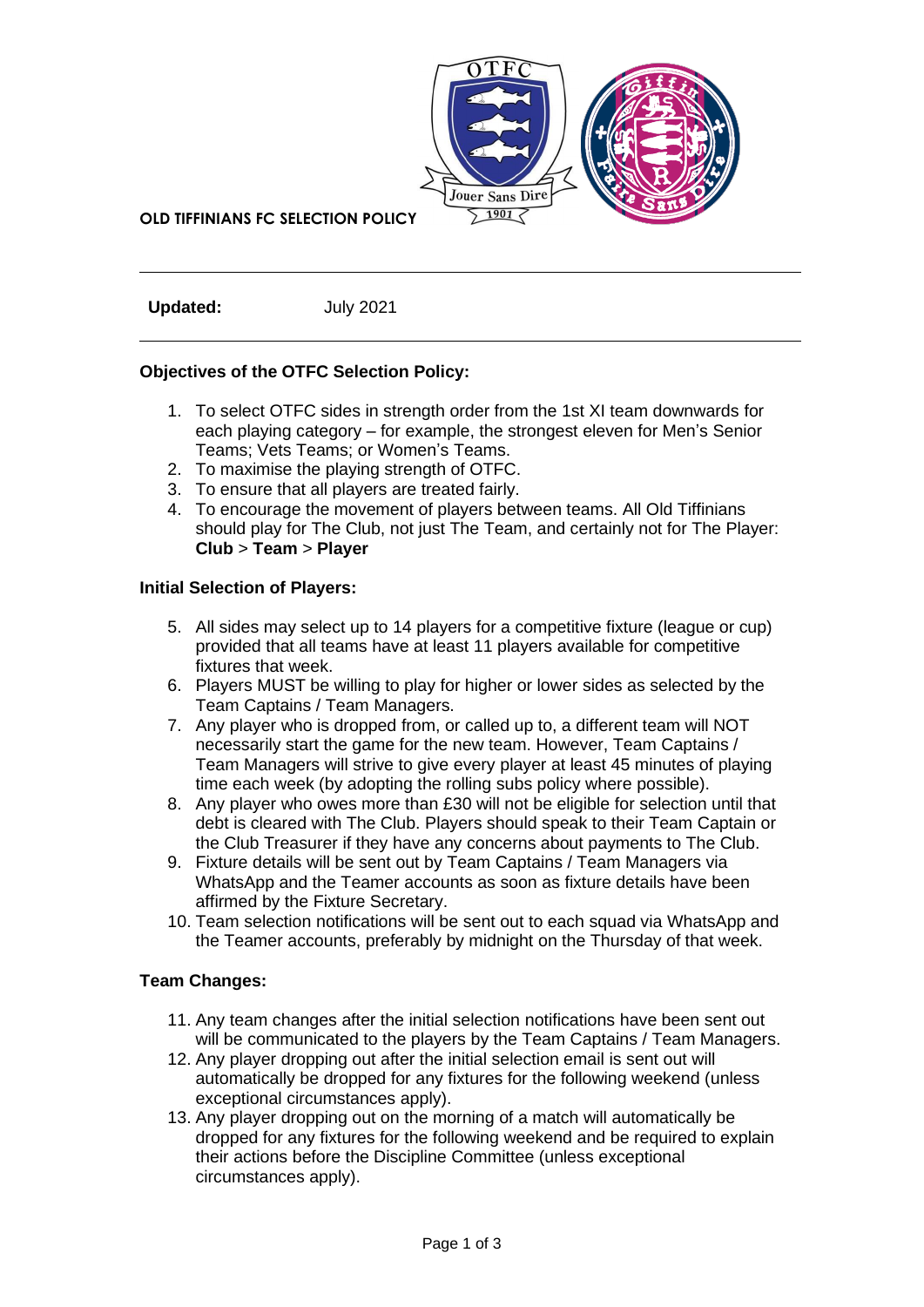

#### **OLD TIFFINIANS FC SELECTION POLICY**

### **Advice to Players:**

- 14. If you feel that the OTFC Selection Policy is not being applied correctly, please communicate your concerns to a Team Captain / Team Manager or the Discipline Committee.
- 15. Late drop-outs (after the initial selection notification has gone out) cause considerable disruption to The Club and individual teams. Any player repeatedly dropping-out late is liable to not be selected.
- 16. It is the player's responsibility to ensure that they know when and where they should be playing. All players can view the weekly team sheet on the team WhatsApps and Teamer accounts.
- 17. Any player failing to turn up for a team will be suspended from playing for a number of games to be decided by the Discipline Committee, depending on the situation.
- 18. Players who do not abide by the above rules will be suspended from The Club.

#### **Advice to Team Captains / Team Managers:**

- 19. Players selected on the team sheet MUST be played ahead of any 'unselected' player (i.e. players who were not thought to be available for initial selection, but are recruited at short notice to fill any gaps in the team sheet).
- 20. Team Captains / Team Managers who do not consistently employ the OTFC Selection Policy will be liable to explain their actions before the Discipline Committee.

## **Teamer App:**

- 21. The Teamer App is to be employed by all teams to aid the initial selection of players for all competitive fixtures.
- 22. All Team Captains / Team Managers will have access to view each team's availability of players each week to allow transparency between teams.
- 23. Players are to indicate their availability to the Team Captains / Team Managers via the Teamer App as soon as possible each week, but no later than midnight on the Wednesday of that week. If players do not have access to the Teamer App, please advise their Team Captain / Team Manager accordingly so they can indicate their availability separately.
- 24. Players must indicate any changes to their availability via the Teamer App (or separately, if they do not have access to Teamer) as soon as possible, along with a phone call or text message to the Team Captain / Team Manager.
- 25. Players who indicate or change their availability after midnight on the Wednesday of that week (or do not indicate their availability at all) should not start the match ahead of players who have indicated their availability on time.